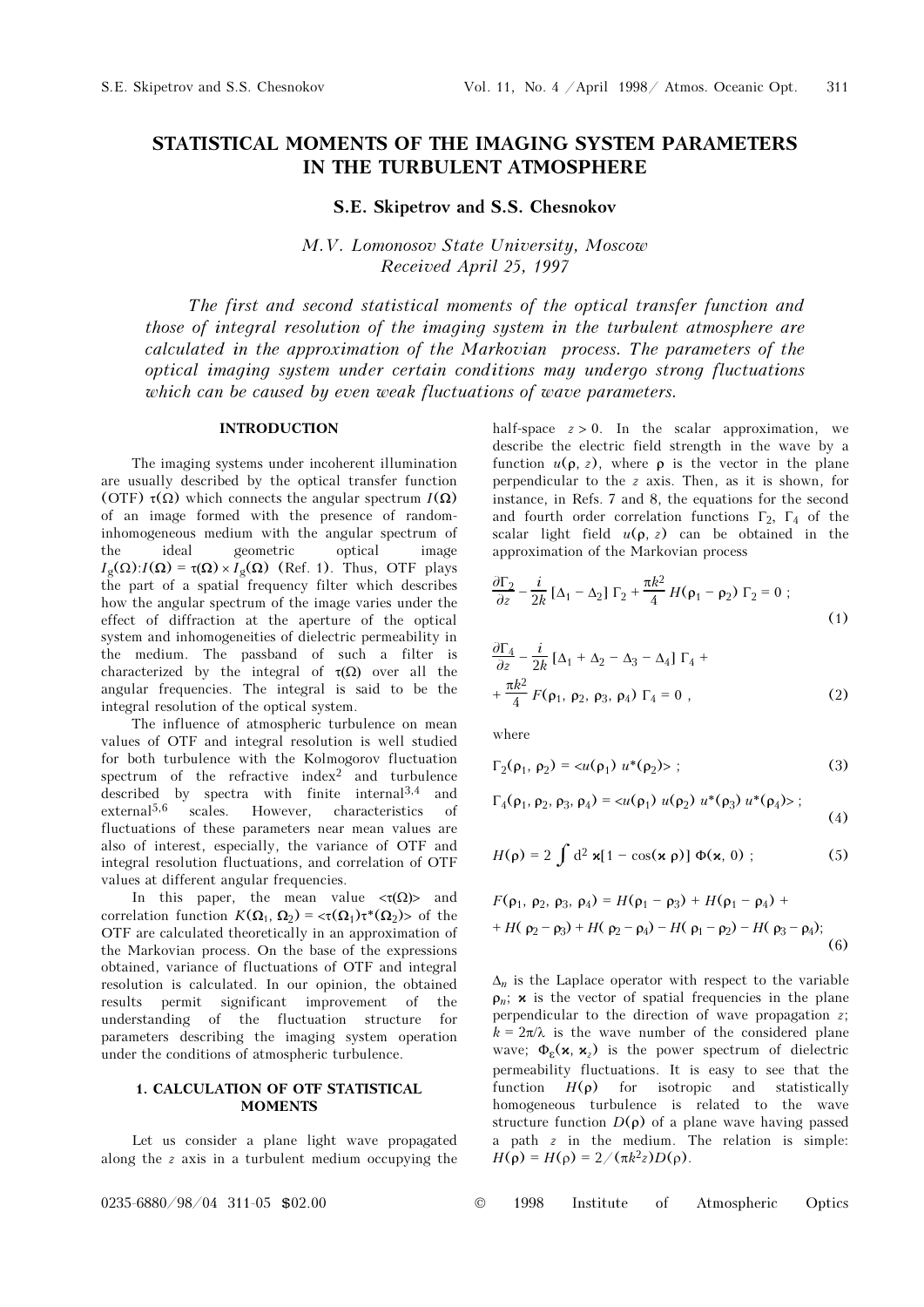As follows from the definition of  $OTF<sup>1</sup>$ , the averaged OTF  $\langle \tau(\Omega) \rangle$  and correlation function  $K(\Omega_1, \Omega_2) = \langle \tau(\Omega_1) \tau^*(\Omega_2) \rangle$  can be expressed via  $\Gamma_2$ and  $\Gamma_4$ , respectively, as the integrals

$$
\langle \tau(\Omega) \rangle = \frac{1}{A} \int d^2 \rho P(\rho + \lambda \Omega / 2) P^*(\rho - \lambda \Omega / 2) \times
$$
  
 
$$
\times \Gamma_2(\rho + \lambda \Omega / 2, \rho - \lambda \Omega / 2); \qquad (7)
$$

$$
K(\Omega_1, \Omega_2) = \frac{1}{A^2} \int d^2 \rho' \int d^2 \rho'' \times
$$

$$
\times P(\rho_1) P(\rho_2) P^*(\rho_3) P^*(\rho_4) \Gamma_4(\rho_1, \rho_2, \rho_3, \rho_4), \tag{8}
$$

where  $\rho_1 = \rho' + \lambda \Omega_1/2$ ;  $\rho_2 = \rho'' - \lambda \Omega_2/2$ ;  $\rho_3 =$ <br> $-\alpha' - \lambda \Omega_1/2$ ;  $\rho_1 - \alpha'' + \lambda \Omega_2/2$ ;  $\Delta_1$  is the scale  $= \rho' - \lambda \Omega_1/2$ ;  $\rho_4 = \rho'' + \lambda \Omega_2/2$ ; A is the scale constant;  $P(\rho)$  is the pupil function of the optical system. Thus, multiplying Eqs. (1) and (2) by the corresponding pupil functions and integrating Eq. (1) over the variable  $ρ$  and Eq. (2) over the variables  $ρ'$ and  $\rho''$ , we obtain

$$
\frac{\partial}{\partial z} <\tau(\Omega) > \frac{\pi k^2}{4} H(\lambda \Omega) <\tau(\Omega) > ; \qquad (9)
$$

$$
\frac{\partial}{\partial z} K(\Omega_1, \Omega_2) = -\frac{\pi k^2}{4} [H(\lambda \Omega_1) + H(-\lambda \Omega_2)] \times
$$
  
\n
$$
\times K(\Omega_1, \Omega_2) - \frac{\pi k^2}{4} \int d^2 \rho' \int d^2 \rho'' \times
$$
  
\n
$$
\times P(\rho_1) P(\rho_2) P^*(\rho_3) P^*(\rho_4) \times [H(\rho' - \rho'' +
$$
  
\n
$$
+ \lambda(\Omega_1 - \Omega_2) / 2) + H(\rho'' - \rho' + \lambda(\Omega_1 - \Omega_2) / 2) -
$$
  
\n
$$
- H(\rho' - \rho'' + \lambda(\Omega_1 + \Omega_2) / 2) \Gamma_4(\rho_1, \rho_2, \rho_3, \rho_4).
$$
 (10)

As seen from Eq. (9), the averaged OTF  $\langle \tau(\Omega) \rangle$ depends on the absolute value  $\Omega$  of the angular frequency  $\Omega$  that stems from statistical homogeneity of the field  $u(\rho, z)$  in the plane perpendicular to the direction of wave propagation. By the same reason, taking into account that the pupil function  $P(\rho)$ decreases to zero as  $|\rho|$  is sufficiently large, the differential terms  $[\Delta_1 - \Delta_2] \Gamma_2$  and  $[\Delta_1 + \Delta_2 - \Delta_3 - \Delta_3] \Gamma_2$  and  $[\Delta_1 + \Delta_2] \Gamma_3$  and  $[\Delta_2]$  are  $\Delta_4$ ]  $\Gamma_4$  give no contribution when Eqs. (1) and (2) are negated integrated.

The expression (10) is not a closed equation with respect to  $K(\Omega_1, \Omega_2)$ , because the coherence function of the fourth order  $\Gamma_4$  enters into it explicitly. At the same time,  $F_a$  (9) can be easily solved regardless a same time, Eq. (9) can be easily solved regardless a concrete form of the spectrum  $\Phi_{\epsilon}(x)$  and, taking into account the evident initial condition  $\langle \tau(\Omega) \rangle = \tau_0(\Omega)$  for  $z = 0$ , it loads to the expression for the average OTE  $z = 0$ , it leads to the expression for the average OTF. This expression coincides with that obtained earlier in another way2:

$$
\langle \tau(\Omega) \rangle = \tau_0(\Omega) \exp \left\{ -\frac{\pi k^2 z}{4} H(\lambda \Omega) \right\} \equiv
$$
  

$$
\equiv \tau_0(\Omega) \exp \left\{ -\frac{1}{2} D(\lambda \Omega) \right\},
$$
 (11)

where  $\tau_0(\Omega)$  is the OTF of a diffraction-bounded imaging system 1 imaging system.1

### 1.1. The case of a small receiving aperture  $(d_0 \ll l_0)$

If the aperture diameter  $d_0$  of the considered optical system is much less than the inner turbulence scale  $l_0$ , then, within the aperture limits, we can assume that  $D(\rho) = 3.28 C_n^2 k^2 z l_0^{-1/3} \rho^2$  (Ref. 7) and  $U(\rho) = 3.088 C_n^2 l^{-1/3} \rho^2$  what loods to the following  $H(\rho) = 2.088 \frac{C_n^2 l_0^{-1/3} \rho^2}{r^2}$ , what leads to the following expression for the average OTF. expression for the average OTF:

$$
\langle \tau(\Omega) \rangle = \tau_0(\Omega) \, \exp \left\{ - \left( \Omega^2 / \Omega_c^2 \right) \right\}, \tag{12}
$$

where  $\Omega_c^2 = 0.015 l_0^{1/3} C_n^{-2} z^{-1}$ . This result coincides with that discussed in Ref. 3. with that discussed in Ref. 3.

Since  $H$  is a quadratic function of  $\rho$ , the expression (10) can be transformed into a closed equation with respect to K for  $d_0 \ll l_0$ ; indeed, the multiplier in the square brackets under the integral sign in Eq. (10) becomes independent of the integration variables  $\rho'$  and  $\rho''$  and can be factored outside the integral sign:

$$
\frac{\partial}{\partial z} K(\Omega_1, \Omega_2) =
$$
  
= 2.088  $\pi^3 C_n^2 I_0^{-1/3} (\Omega_1 - \Omega_2)^2 K(\Omega_1, \Omega_2)$ . (13)

This equation can be easily solved and, taking into account the evident initial condition  $K(\Omega_1, \Omega_2) = \tau_0(\Omega_1) \tau_0(\Omega_2)$ , leads to the following expression:

$$
K(\Omega_1, \Omega_2) = \tau_0(\Omega_1)\tau_0(\Omega_2) \exp\left\{-\frac{(\Omega_1 - \Omega_2)^2}{\Omega_c^2}\right\}.
$$
 (14)

As follows from Eqs. (12), (14) for  $\Omega_1 = \Omega_2 = \Omega$ ,  $\langle |\tau(\Omega)|^2 \rangle = \tau_0^2(\Omega)$ ,  $\langle \tau(\Omega)|^2 = \tau_0^2(\Omega) \exp\{-2\Omega^2/\Omega_c^2\}$ . So the variance of OTF fluctuations  $\sigma_{\tau}^2$  depends on only the absolute value  $\Omega$  of angular frequency and equals

$$
\sigma_{\tau}^2 \equiv \langle \tau(\Omega)|^2 \rangle - \langle \tau(\Omega) \rangle^2 =
$$
  
=  $\tau_0^2(\Omega)$  [1 - exp{-2( $\Omega^2 / \Omega_c^2$ )}]. (15)

To make the further analysis more instructive, let us assume that the OTF  $\tau_0(\Omega)$  is Gaussian:

$$
\tau_0^2(\Omega) = \exp\left\{-\left(\Omega^2/\Omega_0^2\right)\right\},\tag{16}
$$

where  $\Omega_0 = d_0 / \lambda$ ;  $d_0$  is the «effective[ diameter of the optical system aperture Substitution of such an optical system aperture. Substitution of such an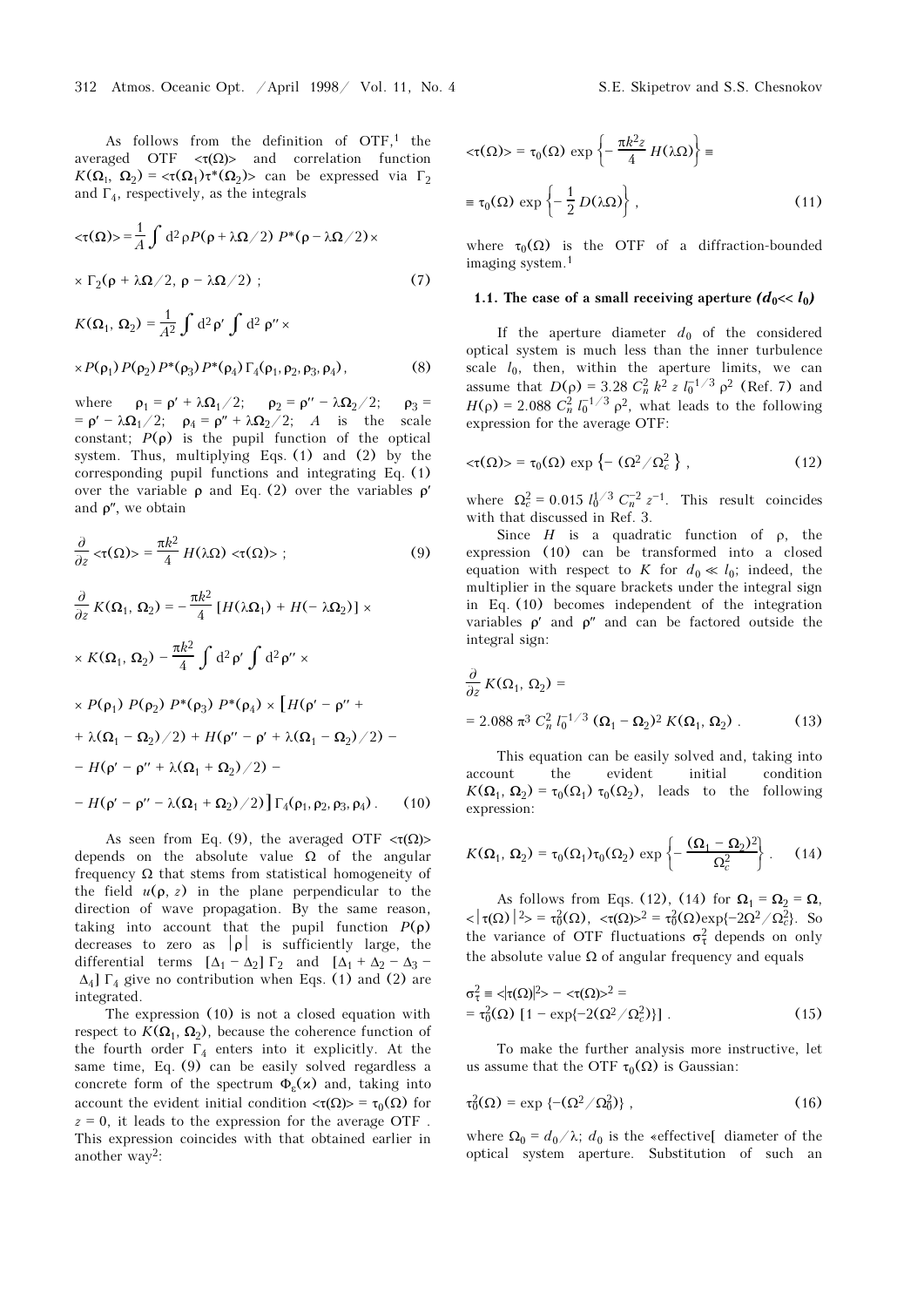expression for  $\tau_0(\Omega)$  into Eq. (15) leads to the following behavior of vertices of OTE fluctuations:  $\tau^2$ following behavior of variance of OTF fluctuations:  $\sigma_{\tau}^2$ equals zero for  $\Omega = 0$ , then it monotonically increases to its maximal value

$$
(\sigma_{\tau}^2)_{\text{max}} = (\Omega_0^2 / \Omega_c^2) [1 + (\Omega_0^2 / \Omega_c^2)]^{-(1 + \Omega_c^2 / \Omega_0^2)} =
$$
  
= 
$$
\begin{cases} e^{-1} \Omega_0^2 / \Omega_c^2, & \Omega_0 \ll \Omega_c, \\ 1, & \Omega_0 \gg \Omega_c, \end{cases}
$$
(17)

reached at  $\Omega_1^2 = (\Omega_c^2/2) \ln[1 + \Omega_0^2/\Omega_c^2]$ ; then it<br>monotonically decreases with further increase of O As monotonically decreases with further increase of  $\Omega$ . As seen from Eq. (17), for large relative aperture dimensions  $(\Omega_0 > \Omega_c)$ , the value of fluctuation variance τ(Ω) can be of the order of unit at the angular frequency  $\Omega_1$ . It means that OTF  $\tau(\Omega)$  undergoes strong fluctuations even in the case when fluctuations strong fluctuations even in the case when fluctuations of wave phase and logarithm of wave amplitude may be small.

## 1.2. Approximate analysis for the case  $l_0 \ll d_0 \ll L_0$

In the case when the aperture diameter  $d_0$ exceeds the internal turbulence scale  $l_0$  and remains small as compared with the outer scale  $L_0$ , we have, according to Ref. 7,  $D(\rho) = 6.88(\rho/r_0)^{5/3}$ and  $H(\rho) = 2/(\pi k^2 z) 6.88 (\rho/r_0)^{5/3}$ , where  $r_0 =$ =  $0.185[\lambda^2/(C_n^2 \, z)]^{3/5}$  is the Fried radius.<sup>2</sup> The direct substitution of the expression for  $H(\rho)$  into Eq. (10) does not permit us to obtain a closed equation with respect to  $K(\Omega_1, \Omega_2)$ . However, if the aperture diameter  $d_0$  is still not very long, the function  $H(\rho)$  in the integrand of Eq. (10) can be approximated, with the integrand of Eq. (10) can be approximated, with<br>sufficient accuracy, by the quadratic function  $B\rho^2$ ,<br>where the coefficient  $B \approx 13.76/(\pi k^2 z r_0^{5/3} d_0^{1/3})$  is  $\int_0^{5/3} d_0^{1/3}$  is obtained by the least squares method under the assumption that the aperture of the optical system is a circle of diameter  $d_0$ . This makes it possible to obtain an approximate equation for  $K(\Omega_1, \Omega_2)$  similar to

Eq. (13). Its solution yields  
\n
$$
K(\Omega_1, \Omega_2) \simeq T_0(\Omega_1) T_0(\Omega_2) \times
$$
\n
$$
\times \exp \{-3.44 (d_0/r_0)^{5/3} [(\Omega_1/\Omega_0)^{5/3} +
$$
\n
$$
+ (\Omega_2/\Omega_0)^{5/3} - 2 (\Omega_1/\Omega_0) (\Omega_2/\Omega_0)] \},
$$
\nwhere  $\Omega_0 = d_0/\lambda$  and

$$
T_0(\Omega) = \frac{2}{\pi} \Big[ \arccos (\Omega / \Omega_0) - (\Omega / \Omega_0) \sqrt{1 - (\Omega / \Omega_0)^2} \Big].(19)
$$

The equation for variance of OTF fluctuations

$$
\tau(\Omega) \text{ takes the form}
$$
  
\n
$$
\sigma_{\tau}^2 \approx T_0^2(\Omega) \exp \left\{-6.88 (d_0/r_0)^{5/3} (\Omega/\Omega_0)^{5/3}\right\} \times
$$
  
\n
$$
\times \left[\exp \left\{2(\Omega^2/\Omega_0^2)\right\} - 1\right].
$$
\n(20)



FIG. 1. Variance of OTF fluctuations  $\sigma_{\tau}^2$  as a function of the absolute value  $\Omega$  of the angular frequency  $\Omega$  for the case  $l_0 \ll d_0 \ll L_0$  at  $d_0/r_0 = 0.1, 0.5, 1,$  and 2.

In this case (see Fig. 1), the behavior of  $\sigma_{\tau}^2$  is qualitatively similar to that described by Eq. (15). However, the use of Eq. (20) is justified only for not very large aperture diameters  $d_0$ . As seen from Fig. 1, variances of OTF fluctuations  $\sigma_{\tau}^2$  is rather large, although it does not reach unity for the chosen values of the ratio  $d_0/r_0$ .

# **2. CALCULATION OF INTEGRAL RESOLUTION**

Let us now consider the statistics of integral resolution of the optical system under atmospheric turbulence, namely, its mean value

$$
\langle R \rangle = \int d^2 \Omega \langle \tau(\Omega) \rangle \,, \tag{21}
$$

mean value of its module squared

$$
\langle R^2 \rangle = \int d^2 \Omega_1 \int d^2 \Omega_2 K(\Omega_1, \Omega_2)
$$
 (22)

and fluctuation variance  $\sigma_R^2 = \langle |R|^2 \rangle - \langle R \rangle^2$ .

## 2.1. The case of a small receiving aperture  $(d_0 \ll l_0)$

In this case, as above, we consider that  $\tau_0(\Omega) = \exp \left\{-\Omega^2/\Omega_0^2\right\}$ Substituting Eqs. (11) and (14) into Eqs. (21) and (22), and using the equations from the Ref. 9, we obtain

$$
\langle R \rangle = \frac{\pi \Omega_0^2}{1 + \Omega_0^2 / \Omega_c^2} = \begin{cases} \pi \Omega_0^2, & \Omega_0 \ll \Omega_c, \\ \pi \Omega_c^2, & \Omega_0 \gg \Omega_c, \end{cases} \tag{23}
$$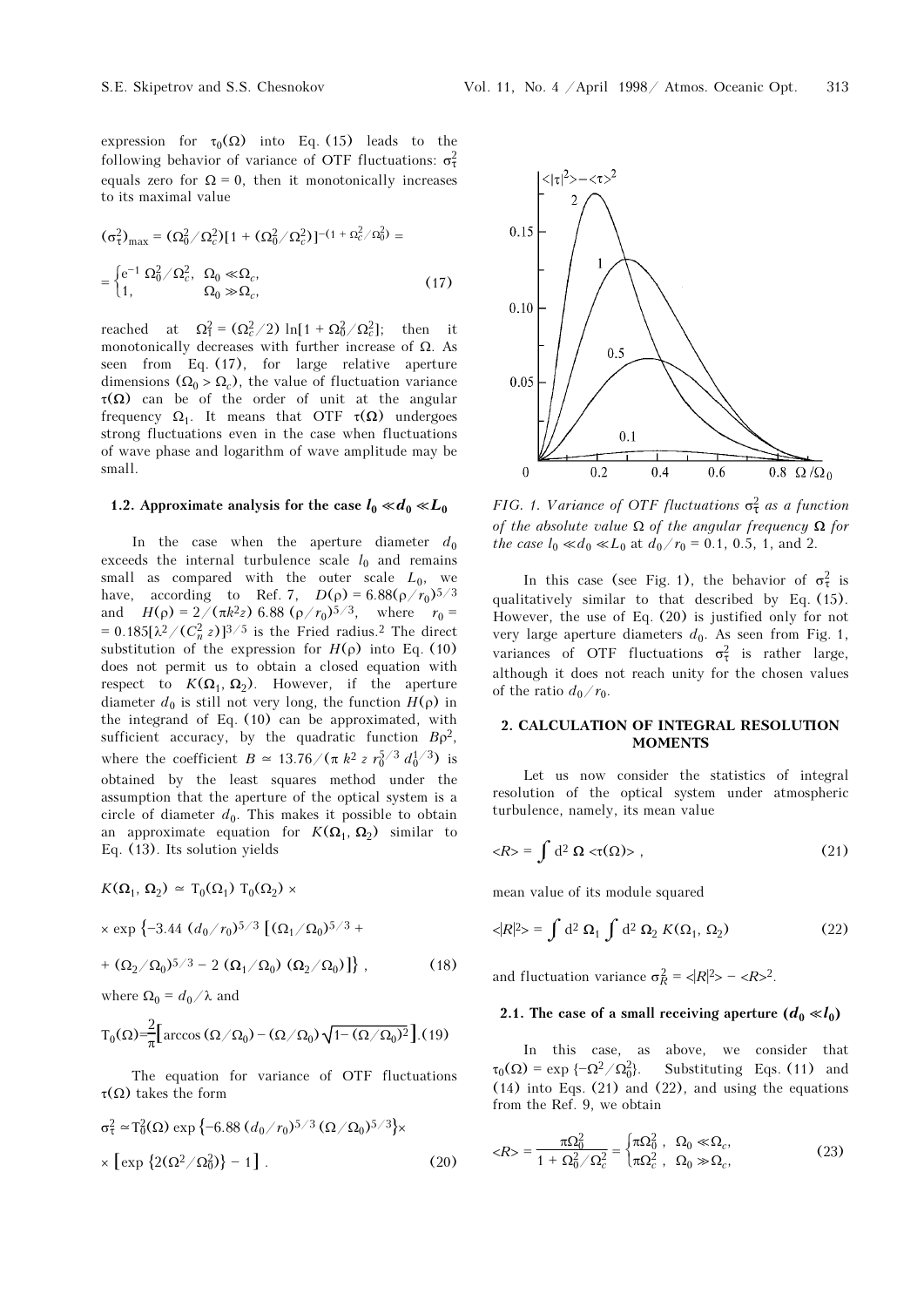$$
\langle R^2 \rangle = \frac{\pi^2 \Omega_0^4}{1 + 2 \Omega_0^2 / \Omega_c^2} = \begin{cases} \pi^2 \Omega_0^4, & \Omega_0 \ll \Omega_c, \\ \pi^2 \Omega_0^2 \Omega_c^2 / 2, & \Omega_0 \gg \Omega_c, \end{cases}
$$
 (24)

$$
\sigma_R^2 = \langle R \rangle^2 \frac{\Omega_0^4 / \Omega_c^4}{1 + 2 \Omega_0^2 / \Omega_c^2} = \begin{cases} \pi^2 \Omega_0^8 / \Omega_c^4, & \Omega_0 \ll \Omega_c, \\ \pi^2 \Omega_0^4 \Omega_c^2 / 2, & \Omega_0 \gg \Omega_c. \end{cases}
$$
 (25)

As seen from Eq. (23), the mean integral resolution tends to a finite limit with the increase of the aperture diameter. The limit is determined by turbulence parameters (the value of  $\Omega_c$ ) what coincides with the conclusions of Ref. 4. At the same time, variance of fluctuations of integral resolution  $\sigma_R^2$ unboundedly increases with the increase of the aperture diameter. This result, however, is not of practical importance because Eq. (25) is valid only for  $d_0 \ll l_0$ , and the increase of  $d_0$  to values larger than the inner turbulence scale makes Eq. (25) inapplicable to the real physical situation.

### 2.2. Approximate analysis for the case  $l_0 \ll d_0 \ll L_0$



FIG. 2. Relative variance of fluctuations of integral resolution  $\sigma_R^2 / \langle R \rangle^2$  as a function of the aperture diameter  $d_0$  normalized to the Fried radius  $r_0$ .

If the aperture diameter is larger than the inner scale of turbulence but much less than the outer scale, Eqs. (11), (18), and (21), (22) permit only numerical calculation of the values  $\langle R \rangle$ ,  $\langle R \rangle^2$ , and  $\sigma_R^2$ . Since the mean value of integral resolution was already analyzed,1,2 we present the results of numerical integration for variance of fluctuations of integral resolution. Figure 2 presents the value  $\sigma_R^2 / \langle R \rangle^2$  as a function of the aperture diameter  $d_0$  normalized by Fried's radius  $r_0$ . The maximal value  $\sigma_R^2 / \langle R \rangle^2 \sim 1$  is reached for  $d_0/r_0 \approx 2.6$ . Thus, the integral resolution R for  $d_0/r_0 \sim 3$  undergoes strong fluctuations which can be caused by weak fluctuations of the wave parameters (phase and log-amplitude). It means that instantaneous images can be both much worse and

considerably better in their quality as compared with long-exposure ones. So, choosing the aperture diameter so that it exceeds the Fried radius  $2-3$  times, one can expect that, among some instantaneous object images,

#### **CONCLUSION**

at least one is not distorted by turbulence.

Thus, using the approximation of the Markovian process, we calculated the mean values and second moments of OTF and integral resolution of an optical system in the turbulent atmosphere. It is established that OTF fluctuations are not similar at different angular frequencies; fluctuation maximum is reached at a certain frequency  $\Omega_1$  depending on the turbulence<br>parameters and the optical system characteristics parameters and the optical system characteristics. Fluctuations of OTF at angular frequencies close to  $\Omega_1$ are rather high and can reach unity even under small fluctuations of the light wave parameters.

Calculations of the moments of integral resolution R of the optical system demonstrate that variance of resolution fluctuations significantly depends on the aperture diameter  $d_0$ . For  $d_0 \ll l_0$ , variance monotonically grows with the increase of  $d_0$ , then, as shown by the approximate analysis of the case  $l_0 \ll d_0 \ll L_0$ , it reaches the absolute maximum at  $d_0 \sim 3r_0$  and monotonically decreases to zero with further increase of the aperture diameter. Our calculations permit the estimation of the maximal fluctuation variance of  $R$  as close to unity. This indicates that strong fluctuations of integral resolution of the optical system are observed for the aperture diameter close to  $3r_0$ . They may be caused by weak fluctuations of the optical wave parameters.

It should be also noted that, if the distribution law for the random parameter  $R$  is assumed to be Gaussian, our calculations of its mean value  $\langle R \rangle$  and variance of fluctuations  $\sigma_R^2$  permit us to estimate the probability to obtain an instantaneous OTF realization characterized by the integral width  $R$  larger than a certain given value. In particular, this yields the probability to obtain  $R > R$  equal to  $1/2$ .

#### REFERENCES

1. J.W. Goodman, Statistical Optics (John Wiley and Sons, New York, 1985).

2. D.L. Fried, J. Opt. Soc. Am. 56, No. 10, 1372-1379 (1966).

3. I.P. Lukin, Atmos. Oceanic Opt. 8, No. 3, 235-240 (1995).

4. I.P. Lukin, Atmos. Oceanic Opt. 8, No. 3, 248-250 (1995).

5. A. Consortini, L. Rouchi, and E. Moroder, J. Opt. Soc. Am. 63, No. 10, 1246 (1973).

6. S.E. Skipetrov and S.S. Chesnokov, Atmos. Oceanic Opt. 10, No. 7, 490-494 (1997).

7. S.M. Rytov, Yu.A. Kravtsov, and V.I. Tatarskii, Introduction to Statistical Radiophysics. Part II. Random Fields (Nauka, Moscow, 1978), 464 pp.